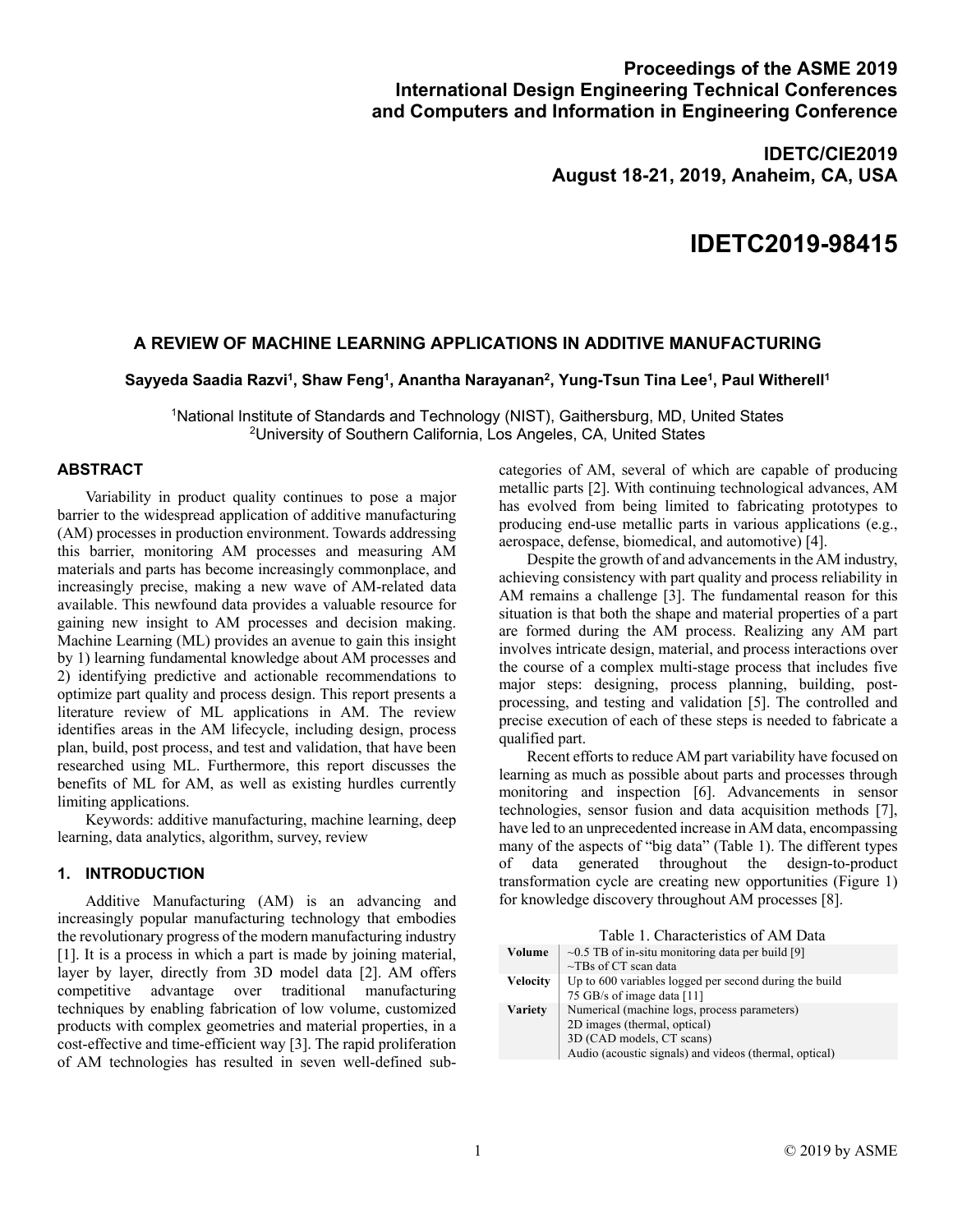

Figure 1. AM Lifecycle, Examples of Associated Data, and Decision Making Applications

In a sense, AM has become a manufacturing domain that is data-rich but knowledge-sparse. Extracting knowledge from the vast amounts of available AM data can be a tedious process. Despite the advances in measurement science and increasing number of datasets from the AM lifecycle, there is limited scientific understanding to characterize AM materials-geometryprocess-structure-property-performance relationships. Advanced computational and analytical tools are needed to process the high dimensional and complex data. To this end, new developments in the domain of Machine Learning (ML) offer great potential to transform AM data into insightful knowledge.

ML techniques offer the ability to discover implicit (formerly unknown) knowledge and identify relationships in large manufacturing data sets, transforming unprecedented volumes of data into actionable and insightful information [10,11]. For AM, ML offers new opportunities to optimize and better control AM processes [12]. In this paper, we explore the state-of-the-art literature on the applications of ML techniques throughout the AM lifecycle.

#### **2. MACHINE LEARNING FOR AM**

#### **2.1 Overview of Machine Learning Techniques**

Machine learning concerns the construction and study of systems that can automatically learn patterns from data. Models built with ML can be used for prediction, performance optimization, defect detection, classification, regression, or forecasting [10]. The largest factor in determining the

effectiveness of ML is the data used to train the ML model. ML models are only as good as the training data has prepared them to be.

ML techniques [13] generally fall into two categories: supervised learning and unsupervised learning. In *supervised learning*, a labeled set of training data provides examples of input values and the corresponding correct output. The ML algorithm trains the model using this labeled dataset, inferring the functional relationship between the input and output domains. Supervised learning can be used for both classification and regression. In *unsupervised learning*, there is no labeled training data set available. Instead, the ML algorithm tries to automatically separate the training dataset into different clusters by grouping parameters in the dataset and identifying target classes. Unsupervised learning is useful for applications such as detecting anomalous conditions. The decision between using a supervised or unsupervised ML approach will depend on perceived benefits for a given scenario.

The typing of supervised and unsupervised models provides a high-level classification in which different ML algorithms can be further categorized. Some popular ML models used for both classification and regression are Support Vector Machines (SVMs) and Neural Networks (NNs). An SVM model identifies hyperplanes that separate the data into different classes. A NN is a computational model that consists of a network of nodes ("neurons") and weighted edges between nodes. NNs are very powerful because they can automatically identify features in the raw data that are needed to make good predictions. These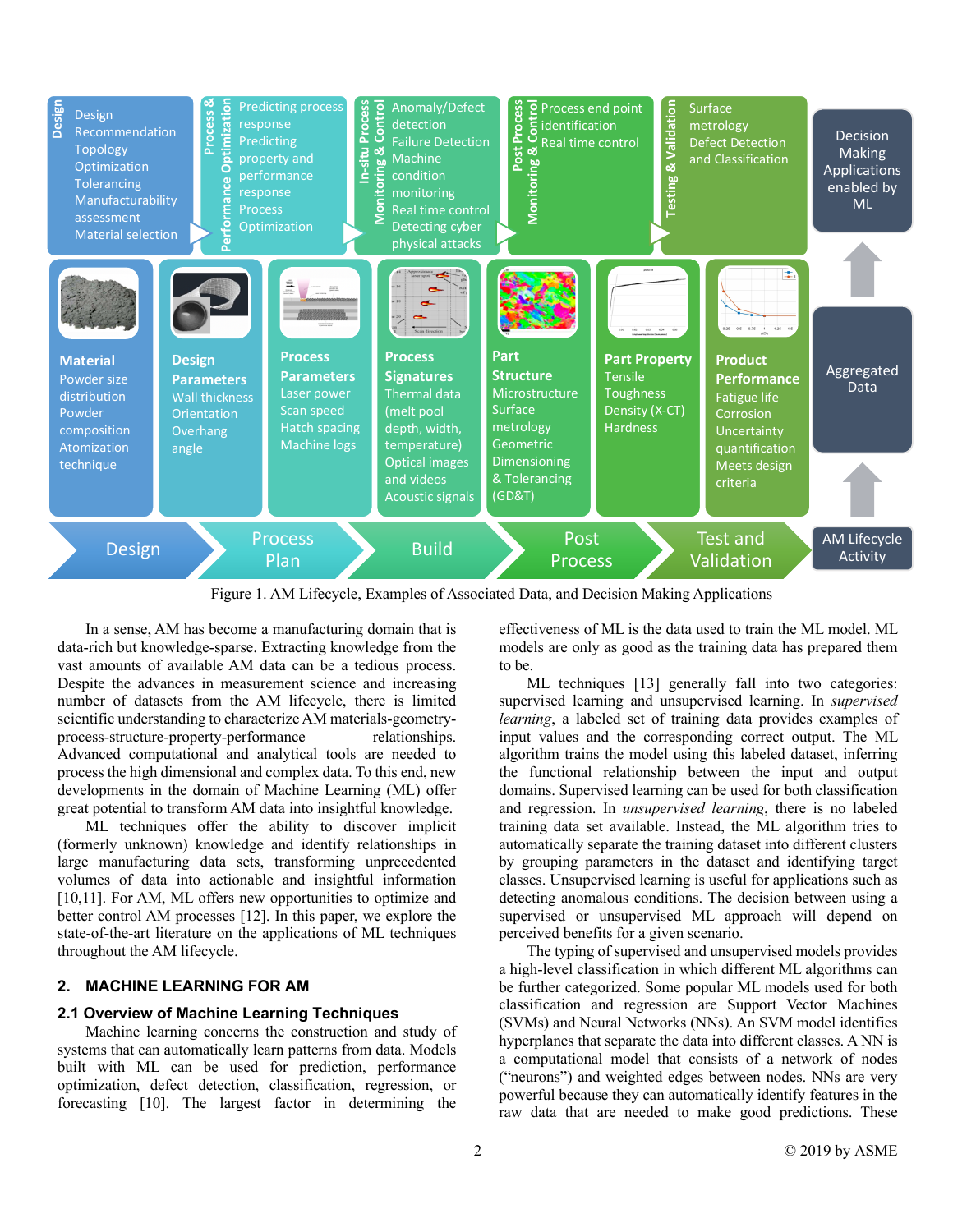capabilities make NNs very suitable for many AM problems where identifying features in the input data may be difficult.

ML algorithms such as deep learning neural networks are especially useful for very complex tasks such as image and audio processing. Deep learning systems employ several hierarchical layers of processing nodes, which help to identify progressively complex features in the input data. Convolutional neural networks (CNNs) are a special type of deep learning model and are particularly useful for processing image data. A CNN is composed of special processing layers that process image pixels represented as matrices. CNNs progressively extract complex features from an image, such as edges, textures, and shapes, which are used to classify the image, for example as a faulty or good layer in an AM process.

The follow sections introduce how some of the approaches described above have been applied to AM.

## **2.2. Overview of Literature Survey on ML Applications in AM**

In this paper we review research related to ML applications throughout the AM lifecycle. Findings have been gathered from an extensive review of literature published over the last ten years using keyword queries such as "additive manufacturing" and its subcategories [2], coupled with the concepts of "ML." After sifting through hundreds of query results, we analyzed over 50 papers, including journal articles and conference papers. The aims of this review are to 1) identify where ML techniques have been successfully applied in the AM lifecycle, and 2) summarize and organize findings from the existing state-of-the-art research in this domain so that new opportunities can be identified.

Figure 1 categorizes the AM design-to-product transformation cycle based on decision support needs and ML opportunities. Here, we have focused on the following four categories: 1) Design, 2) Process and Performance Optimization, 3) In-Situ Process Monitoring and Control, and 4) Inspection, Testing and Validation. In each of these categories, we focused on a few functions that are currently being analyzed using ML by the research community. For example, in the build phase, research on In-situ Process Monitoring and Control has focused on defect detection, machine-condition monitoring, and real time process control. The following sections delve into the main findings of this survey.

#### **3. AM DESIGN**

The AM design process can be decomposed into several stages [5]. Several functions within these stages are currently being implemented using a variety of ML techniques: design recommendations, topology and lattice optimization, tolerancing and manufacturability assessment, and material design and selection. Table 2 presents a summary of the ML techniques used to provide Design Decision Support.

#### **3.1. Design Recommendations**

Design-recommendation systems using ML have been developed to assist AM designers. Yao et al. [14] developed a hybrid, machine-learning algorithm to provide design feature recommendations and to assist inexperienced designers in the AM conceptual design phase. Their algorithm combines unsupervised learning (hierarchical clustering) with a trained, supervised classifier (support vector machine (SVM)). Furthermore, they indicate a plan to use ontology-based expert systems to represent more complex AM design knowledge.

Table 2. Overview of ML techniques used to provide Design Decision Support

| <b>AM Application</b>                                                       | <b>ML</b> Technique                                     | <b>Reference</b>                                                       |
|-----------------------------------------------------------------------------|---------------------------------------------------------|------------------------------------------------------------------------|
| Design feature                                                              | Hierarchical                                            | Yao et al., 2017 [14]                                                  |
| recommendation                                                              | clustering, SVM                                         |                                                                        |
| Part mass, support<br>material and build-time<br>prediction                 | NN                                                      | Murphy et al., 2019<br>$[15]$                                          |
| Build-time prediction                                                       | <b>NN</b>                                               | Munguía et al., 2008<br>[16]<br>Di Angelo and Di<br>Stefano, 2011 [17] |
| Cost estimation                                                             | Dynamic clustering,<br>LASSO, Elastic net<br>regression | Chan et al., 2018 [18]                                                 |
| Topology optimization                                                       | Genetic algorithms,<br>NN                               | Gaynor et al., 2015<br>[19]                                            |
| Geometry compensation<br>to counter thermal<br>shrinkage and<br>deformation | Feed-forward NN<br>with back-<br>propagation            | Chowdhury and<br>Anand, 2016 [20]                                      |
| Shape deviation<br>prediction (tolerancing)                                 | Bayesian Inference                                      | Zhu et al., 2018 [21]                                                  |
| Classification of AM<br>powders                                             | CNN, Random Forest<br>Network (RFN)                     | Ling et al., 2017 [22]                                                 |
|                                                                             | <b>SVM</b>                                              | DeCost et. Al, 2017<br>[23]                                            |

Researchers are also employing ML techniques to help novice designers predict design for AM (DfAM) attributes such as expected build time and required support structures. Murphy et al. [15] employed 1) an autoencoder NN that was trained to compress and reconstruct voxelized part designs followed by 2) predictive NNs to predict part mass, support material, and build time. Their existing efforts have achieved limited prediction accuracy; consequently, they plan to implement CNNs in the future to improve accuracy by recognizing and representing local geometries such as lattices.

Munguía et al. [16] used an NN to predict build time for Laser Powder Bed Fusion (L-PBF). NN was used for two reasons. First, it can learn and adapt to different cases. Second, it provides accurate estimates regardless of the different types of machine models. These estimates were calculated using only three parameters: Z-height, part volume, and bounding-box volume. Compared to analytical and parametric time estimators, which have prediction errors rates between 20-25 percent, the NN resulted in error rates between 2-15 percent. Similarly, Di Angelo and Di Stefano [17] also implemented a NN-based buildtime estimator. However, they used a parametric approach to capture a more complete set of build-time factors that considered both the dimensional and the geometric features of the object. The authors claim that their custom-designed NN, which used eight build-time driving factors, yielded successful results.

Additionally, researchers are using ML techniques to develop cost-estimation frameworks for AM by leveraging the large amounts of available product and production-related data. For example, Chan et al. [18] predicted the cost for a new print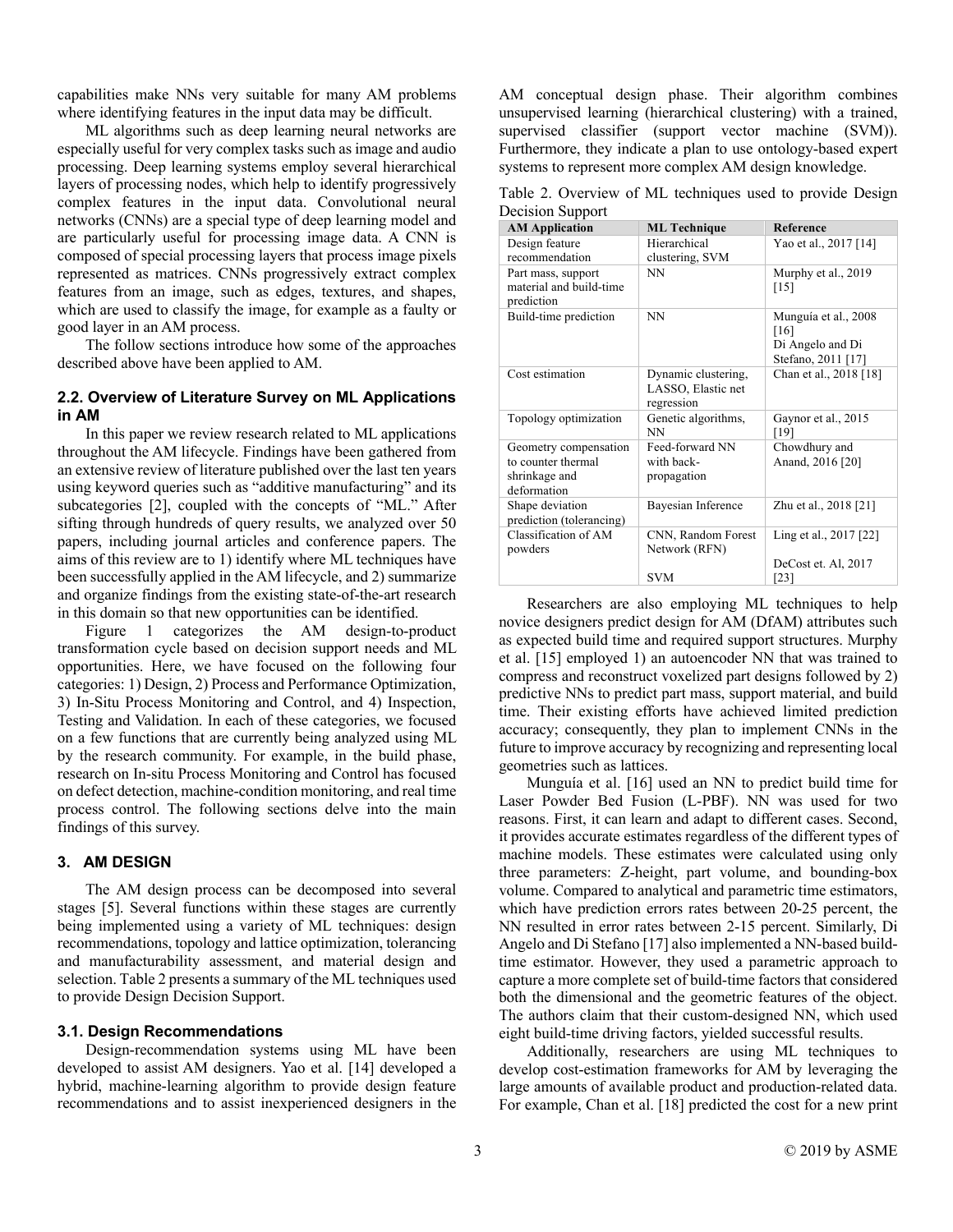job based on historical data from similar parts. They used the similarities in the 3D geometry and printing processes of parts to extract important features from the part geometry. ML algorithms for dynamic clustering, least absolute shrinkage and selection operator (LASSO), and elastic net regression are applied to feature vectors to predict cost based on historical data.

## **3.2 Topology Optimization**

Topology optimization is a more critical problem in AM than traditional, subtractive processes because of the enormous customizability offered by AM processes. Optimization, in this case, usually means selecting the topology that minimizes the total mass of the structure. Gradient-based optimization algorithms, stochastic algorithms such as genetic algorithms, and NNs have all been explored for topology optimization in AM [19].

Chowdhury and Anand [20] developed a geometrycompensation method to counteract thermal deformation in AM parts caused by temperature gradients during AM fabrication. Their methodology uses a back-propagation NN, trained on surface data from the CAD model, to predict the surface of the fabricated part. The trained network can modify the stereolithography (STL) file whenever the CAD surface data for a new part predicts poor surface quality of the final part. The authors successfully demonstrated a reduced error in manufactured parts' conformity to CAD design by using their NN results.

#### **3.3 Tolerancing and Manufacturability Assessment**

Zhu et al. [21] proposed a prescriptive, deviation-modelling method coupled with ML techniques to accurately model shape deviations in AM. Bayesian inference is used to estimate geometric deviation patterns by statistical learning from different shape data, thus supporting more accurate tolerancing for AM parts.

In addition to tolerancing, researchers are using ML to assess the manufacturability of AM-designed parts. Balu et al. [24] proposed a deep-learning-based approach for assessing manufacturability. Deep learning is used to learn different Design for Manufacturing (DFM) rules from labeled voxelized CAD models, without additional shape or process information. AM is mentioned as an applicable technology that could benefit from such a deep-learning-based DFM framework.

#### **3.4 Material Classification and Selection**

Machine-learning techniques have been explored to uncover knowledge about the fundamental physical, mechanical, electrical, electronic, chemical, biological, and engineering properties of materials [25]. This knowledge is particularly useful for the classification of AM powders. Ling at el. [22] used deep-learning techniques to classify SEM images of AM powders based on the different powder-size distributions. A CNN was used to transform images and extract features. A random forest network (RFN) classifier was used to sort the transformed images into different size distributions.

DeCost et al. [23] developed a feature, detection-anddescription algorithm to create micro-structural-scale, image representations of AM powders. The algorithm applied computer-vision techniques to capture the image of the real object. Scale-invariant feature transformations, together with a vector of locally aggregated descriptors, were then used to encode that image into a digital representation. The authors used this encoding approach, over a NN-based representation, due to its strong rotation and scale invariances. This feature is important because AM powder micrographs do not have any natural orientation. After applying the algorithm, the authors used an SVM to classify the various representations into different material systems, with an accuracy greater than 95 percent.

## **4. AM PROCESS AND PERFORMANCE OPTIMIZATION**

A growing field of study is using data-driven analysisto map the complex relationships among process (P) parameters, final material structure (S), properties (P) and performance (P), also known as PSPP, of the AM part [26]. While finite element modeling (FEM) methods have provided some success in mapping complex PSPP relationships, accurately representing AM processes using high fidelity modeling is difficult. Physicsbased models are complex, requiring a deep understanding of material properties and the physical laws governing the AM process. Low fidelity models suffer from lack of information about physical properties, specially due to variabilities from machine to machine and material to material [27].

ML techniques have the potential to successfully discover complex PSPP relationships, overcoming many of the limitations associated with the techniques listed above. The gamut of such techniques generally focuses on understanding either process response or performance response [26], by either using data-driven approach, or combining both physics-based and data-driven approaches. Table 3 presents a summary of literature reviewed in this domain.

Table 3. Overview of ML techniques used for AM Process and Performance Optimization

| <b>AM Application</b>                                | <b>ML</b> Technique                   | Reference                   |
|------------------------------------------------------|---------------------------------------|-----------------------------|
| Build precision<br>(deposition height)<br>prediction | Back propagation (BP)<br>NN, LS-SVM   | Lu et al., 2010 [28]        |
| Process parameter                                    | Genetic algorithm, Self-              | Fathi and                   |
| optimization (melt pool<br>depth and height)         | organizing maps                       | Mozaffari, 2014<br>[29]     |
| Powder spreading<br>prediction                       | <b>BP NN</b>                          | Zhang et al., 2017<br>[30]  |
| Melt pool width<br>prediction                        | Gaussian Process<br>Regression        | Yang et al., 2018<br>[31]   |
| Material toughness<br>optimization                   | Self-Consistent<br>Clustering         | Yan et al., 2018<br>[32]    |
| Porosity prediction                                  | <b>RFN</b>                            | Kappes et al., 2018<br>[33] |
| Wear strength<br>prediction                          | Genetic programming,<br>NN            | Garg and Tai, 2014<br>[34]  |
| Part density prediction                              | Kriging, Polynomial<br>regression, NN | Yang et al., 2018<br>[35]   |

## **4.1 Data-Driven Approaches to Characterize Process Response**

Lu et al. [28] used a variety of ML techniques to monitor responses in a Directed Energy Deposition (DED) process. Specifically, they map the complex, non-linear relationship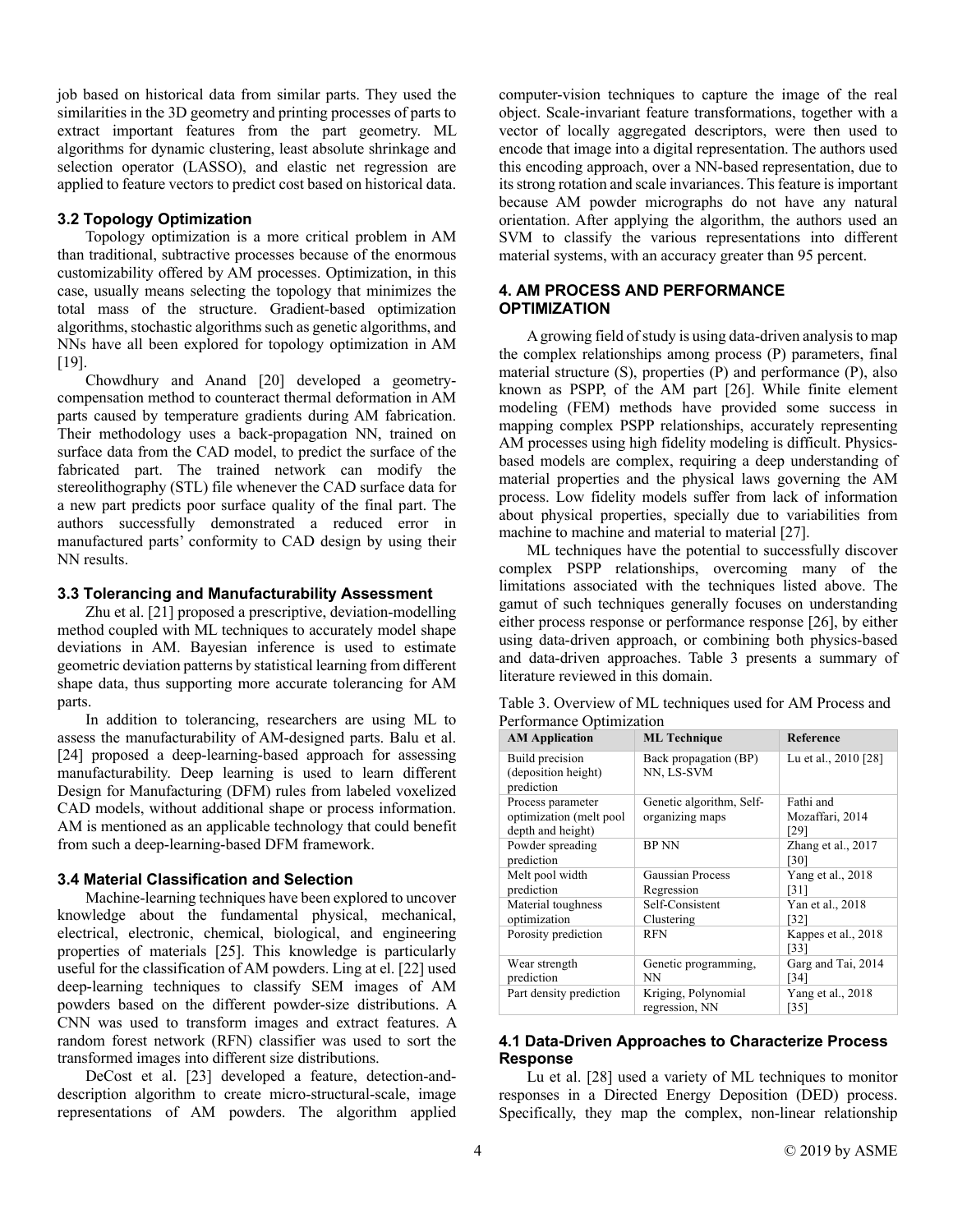between DED process parameters - laser power, scanning speed, and feed rate – and one performance response – building precision as measured by deposition height. The authors adapted a back propagation NN (BP NN) with an adaptive, learning rate, and a momentum coefficient algorithm. The modifications accelerated the training time and improved the results.

Similarly, Fathi and Mozaffari [29] developed a data-driven framework for optimizing process parameters in L-PBF. The authors used a bio-inspired, optimization algorithm, called Mutable Smart Bee algorithm, and a fuzzy inference system to relate process parameters to melt-pool depth and layer height. Derived relationships were combined with a non-dominated, sorting, genetic algorithm to optimize process parameters. Additionally, they proposed using an unsupervised, machinelearning approach - known as self-organizing maps - to further post-optimize the process.

## **4.2 Physics-Based-Simulation Approaches to Characterize Process Response**

In lieu of empirical data, another ML approach is creating surrogate models from physics-based simulation data. For example, Zhang et al. [30] used ML to predict powder-spread parameters as a function of spreading speed and surface roughness of the powder bed. They developed a synergistic, multi-step framework combining 1) a Discrete Element Method (DEM) to simulate a powder spreading process with 2) a BP NN to regress between the highly non-linear results obtained from DEM. The result is a powder-spreading process map that can be used by AM operators to manufacture parts with desired surface roughness.

Yang et al. [31] used the results from an L-PBF, single-track, heat-transfer simulation to predict melt-pool width for different combinations of processing conditions. Their prediction approach combines a Dynamic Variance-Covariance Matrix, the kriging method, Gaussian Process Regression, and genetic algorithms to optimize process parameters. Their approach led to a maximum, relative, error magnitude (MREM) less than 0.03 percent and an average, relative, error magnitude (AREM) less than 0.005 percent for the AM case study.

## **4.3 Combined Approaches to Characterize Performance Response**

The process response, together with the raw-material properties and the final-design structure, are critical factors in predicting the performance response of AM-fabricated parts. Yan et al. [32] proposed combining physics-based models, process models, material models, and data-mining techniques to better understand those factors and their relationship to performance. In this case, the performance response was the mechanical toughness of the built part. The authors combined self-consistent clustering analysis with a reduced-order modeling technique to predict the toughness. They did so by mapping the microstructural descriptors to toughness. However, they discovered that ML techniques like Kriging and NN are better suited for evaluating larger databases. They propose to use this discovery in the future for comprehensive modeling of PSP relationships.

Kappes et al. [33] focused on predicting three performance responses for AM-built parts: fraction porosity, median porediameter and median pore-spacing. Their goal was to predict responses by combining information/models about the process (L-PBF), the structure (sample position and orientation), and the material (Inconel 718). The authors used an RFN to make those predictions for two reasons. First, RFN is capable of both classification and regression. Second, RFN is insensitive to irrelevant features. These capabilities were important because, in AM, not all processing conditions are consistently important across different processes and materials.

In another approach, Garg and Tai [34] combined genetic programming and NN using the least squares method. This combined model was used to predict the wear strength of aerospace parts produced using Fused Deposition Molding (FDM). The final structure and raw material for each part were known in advance. The process variables were layer thickness, orientation, raster angle, raster width, and air gap. The values of these variables provided the inputs into both the GP and the NN. The authors showed that their combined approach gave better statistical predictions than using a single ML algorithm.

Similarly, Yang et al. proposed a super-metamodeling framework (SMOF) to predict relative density of AM parts as a function of process parameters such as scanning speed, scanning spacing and laser pulse frequency in an L-PBF process [35]. The SMOF was built by aggregating Kriging, polynomial regression, and NN into a weighted composite to improve overall prediction accuracy while being insensitive to dataset variation. The results positively indicated the superiority of SMOF over individual metamodels, with a final AREM of only 5.47 percent.

## **5. IN-SITU PROCESS MONITORING AND CONTROL**

One of the most focused areas of machine-learning applications in AM is in-situ process monitoring and control. Insitu monitoring technologies are rapidly growing; they now include highs-speed optical cameras, thermocouples, pyrometers, and photo-detectors, among other sensors [6]. However, achieving real-time control for AM is still at a nascent stage – despite the streams of "big," multi-modal, sensing data capable of being collected. This is due to a few reasons. First, it is still unclear which sensor data is most meaningful for implementing control strategies. Second, the "data-fusion" techniques needed to understand all that sensor data do not exist. Finally, the ML techniques needed to analyze that fused data do exist; but, they have only recently been applied in AM.

Nevertheless, by using in-situ data to characterize the current "state" of a part, combined with a priori knowledge of part and process, we can predict the "state" of the final part [6]. Using ML to improve real-time control of AM fabrication processes has a significant potential benefit – post-processinspection tasks might be reduced – possibly significantly. By moving some of that post-process inspection upstream, as part of the fabrication process, potential defects in the final parts could be detected earlier. This saves inspection time; but, it also saves materials and processing [36].

Current efforts towards using ML to realize the vision of real-time control for AM processes are primarily focused on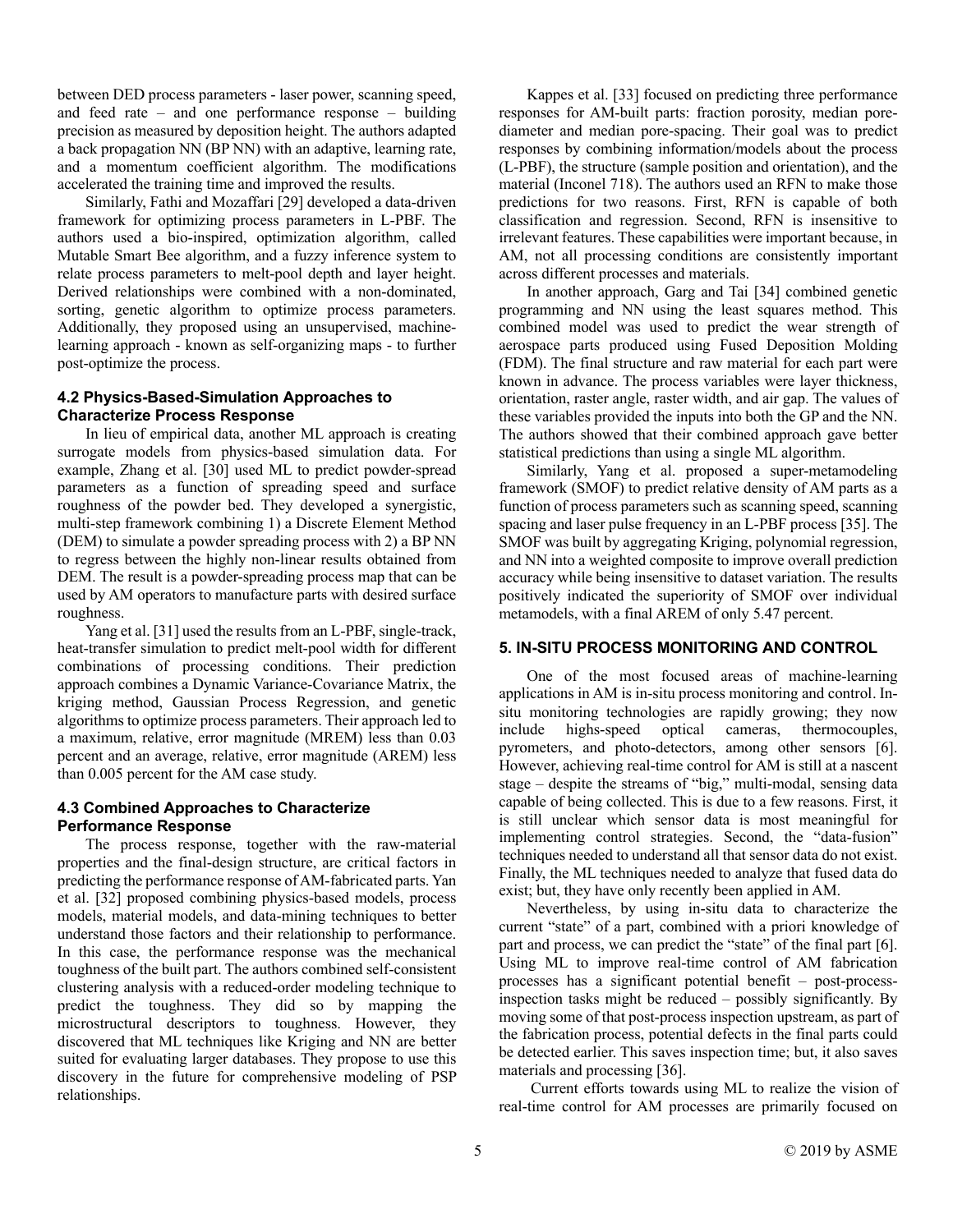monitoring the state of either the built part, or the AM machine itself. Some elementary work on process control has also been done. Table 4 provides a summary of literature reviewed in this domain.

Table 4. Overview of ML techniques used for in-situ process monitoring and control

| <b>AM Application</b>   | <b>ML</b> Technique                                  | <b>Reference</b>                |  |  |  |
|-------------------------|------------------------------------------------------|---------------------------------|--|--|--|
|                         | <b>Part Defect Detection and Prediction</b>          |                                 |  |  |  |
| Porosity detection      | SVM, k-Nearest Neighbors                             | Imani et al.,                   |  |  |  |
|                         | (k-NN), feed forward NN                              | 2018 [37]                       |  |  |  |
| Quality of fusion and   | Bayesian classifier                                  | Aminzadeh and                   |  |  |  |
| defect detection        |                                                      | Kurfess, 2018                   |  |  |  |
|                         |                                                      | [38]                            |  |  |  |
| Anomaly detection       | Bag-of-keypoints (words), K-                         | Scime and                       |  |  |  |
| and classification      | means unsupervised                                   | Beuth, 2018                     |  |  |  |
|                         | clustering, CNN                                      | [39, 40]                        |  |  |  |
| Melt pool features and  | SVM, CNN                                             | Zhang et al.,                   |  |  |  |
| spatter detection       |                                                      | 2018 [41]                       |  |  |  |
| Defect detection and    | Spectral CNN                                         | Shevchik et al.,                |  |  |  |
| classification with     |                                                      | 2018 [42]                       |  |  |  |
| acoustic emissions      | Probabilistic graph-based                            | Ye et al., 2018                 |  |  |  |
| Fault detection from    | deep belief networks<br>Support Vector Data          | [43]<br>Grasso et al.,          |  |  |  |
| multi-sensor data       | Description (SVDD)                                   | 2018 [44]                       |  |  |  |
| Quality monitoring      | Bayesian Dirichlet process,                          | Rao et al., 2015                |  |  |  |
| using heterogeneous     | Evidence Theory, NN, Naïve                           | $[45]$                          |  |  |  |
| sensors in FDM          | Bayes clustering, SVM,                               |                                 |  |  |  |
|                         | Quadratic discriminant                               |                                 |  |  |  |
|                         | analysis                                             |                                 |  |  |  |
| Defect detection for L- | SVM, NN                                              | Petrich et al.,                 |  |  |  |
| PBF using in-situ       |                                                      | 2017 [46]                       |  |  |  |
| images coupled with     | SVM ensemble classifier                              |                                 |  |  |  |
| ex-situ CT scans        |                                                      | Gobert et al.,                  |  |  |  |
|                         |                                                      | 2018 [47]                       |  |  |  |
|                         | <b>Machine-Condition Monitoring</b>                  |                                 |  |  |  |
| Machine-condition       | k-NN, Bayes Classifier, NN,                          | Uhlmann et al.,                 |  |  |  |
| monitoring              | <b>SVM</b>                                           | 2017 [48]                       |  |  |  |
| FDM machine-            |                                                      |                                 |  |  |  |
| condition monitoring    | SVM, K-means clustering,<br>Hidden semi-Markov model | Wu et al., 2015<br>[49][50][51] |  |  |  |
| using acoustic          |                                                      |                                 |  |  |  |
| emissions               |                                                      |                                 |  |  |  |
| <b>Process Control</b>  |                                                      |                                 |  |  |  |
| PID process control     | <b>SVM</b>                                           | Liu et al., 2017                |  |  |  |
| for FDM                 |                                                      | $[52]$                          |  |  |  |
| Image-guided process    | <b>Markov Decision Process</b>                       | Yao et al., $2018$              |  |  |  |
| control for L-PBF       |                                                      | $[53]$                          |  |  |  |

#### **5.1. Part Defect Detection and Prediction**

AM parts can have several different types of defects including porosity, poor surface finish, layer delamination, cracking, and geometric distortion, to name a few [54]. Detecting defects is important to identifying failed builds and predicting the final properties of the part.

#### **5.1.1 Defect Detection with Visual Data**

Imani et al. [37,55] presented a qualify-as-you-build model where ML techniques use real-time sensor data to identify process conditions that are likely to cause porosity. The authors analyzed the relationship between laser power, hatch spacing, and velocity, on the size, frequency and location of pores in parts produced through L-PBF. Statistical features are extracted from layer-by-layer in-situ images. These features are subsequently classified by ML techniques like SVM, k-NN, and feed forward NN to identify process conditions most likely to produce pores.

Aminzadeh and Kurfess [38] developed an online monitoring system, using computer vision and Bayesian inference, to inspect both the porosity and the quality of parts in metal L-PBF. They created a labeled dataset of defective and non-defective features from in-situ camera images of each layer. They extracted frequency-domain features from those images and used a Bayesian classifier to identify of defective vs nondefective parts.

Instead of using layer wise images of the powder after laser interaction, Scime and Beuth [39] used computer vision and ML techniques to detect and classify anomalies and flaws in the powder prior to fusion. They investigated six different types of powder bed anomalies captured in labeled images from an L-BPF machine. The bag-of-keypoints ML technique used to detect and classify anomalies was able to detect the presence of an anomaly in 89 percent of cases, with 95 percent accuracy in correctly identifying the type of anomaly. Separately, the authors showed that accuracy can be further improved by implementing a multi-scale CNN for autonomous anomaly detection and classification [40].

Zhang et al. [41] used Principal Component Analysis (PCA) with SVM to enable using CNN to recognize features in the laser melting process. Features include melt pool, spatter, plume, and anomalies. The accuracy is reported to be 92.7 percent.

## **5.1.2 Defect Detection with Acoustic Data**

Acoustic emissions (AE) have also been used for defect detection. AE sensors are non-intrusive to the build process and provide high throughput for real-time monitoring. Ye et al. [43] developed a method of analyzing acoustic signals with deep belief networks (DBN) to detect defects in the L-PBF process. Temperature changes from melting to solidification create variations in the acoustic signals. The authors trained a DBN to recognize defects based on the categorizations of balling, keyholing, and cracking, using the sparking sound spectrum in the time domain and the signal power spectral density in the frequency domain.

Shevchik et al. [42] investigated the use of AE combined with CNN to detect various defects due to lack of fusion. The authors used a fiber Bragg grating acoustic sensor to detect the airborne AE signals, generated from the melting, sparking, spattering, and solidification processes. The signals collected in the time domain are transformed to the frequency domain using the wavelet packet transform, an extension of the traditional wavelet transform. The Spectral CNN, an extension of CNN with improved efficiency in classification and regression, is used to recognize features in the frequency domain that correspond to defects in the L-PBF process. The confidence level in SCNN is between 83 to 89 percent, according to the authors.

#### **5.1.3 Defect Detection with Multi-Sensor Data**

As aforementioned, data gathered from in-situ monitoring of AM processes is highly varied. Registering and fusing together data from multiple sensors provides a rich context for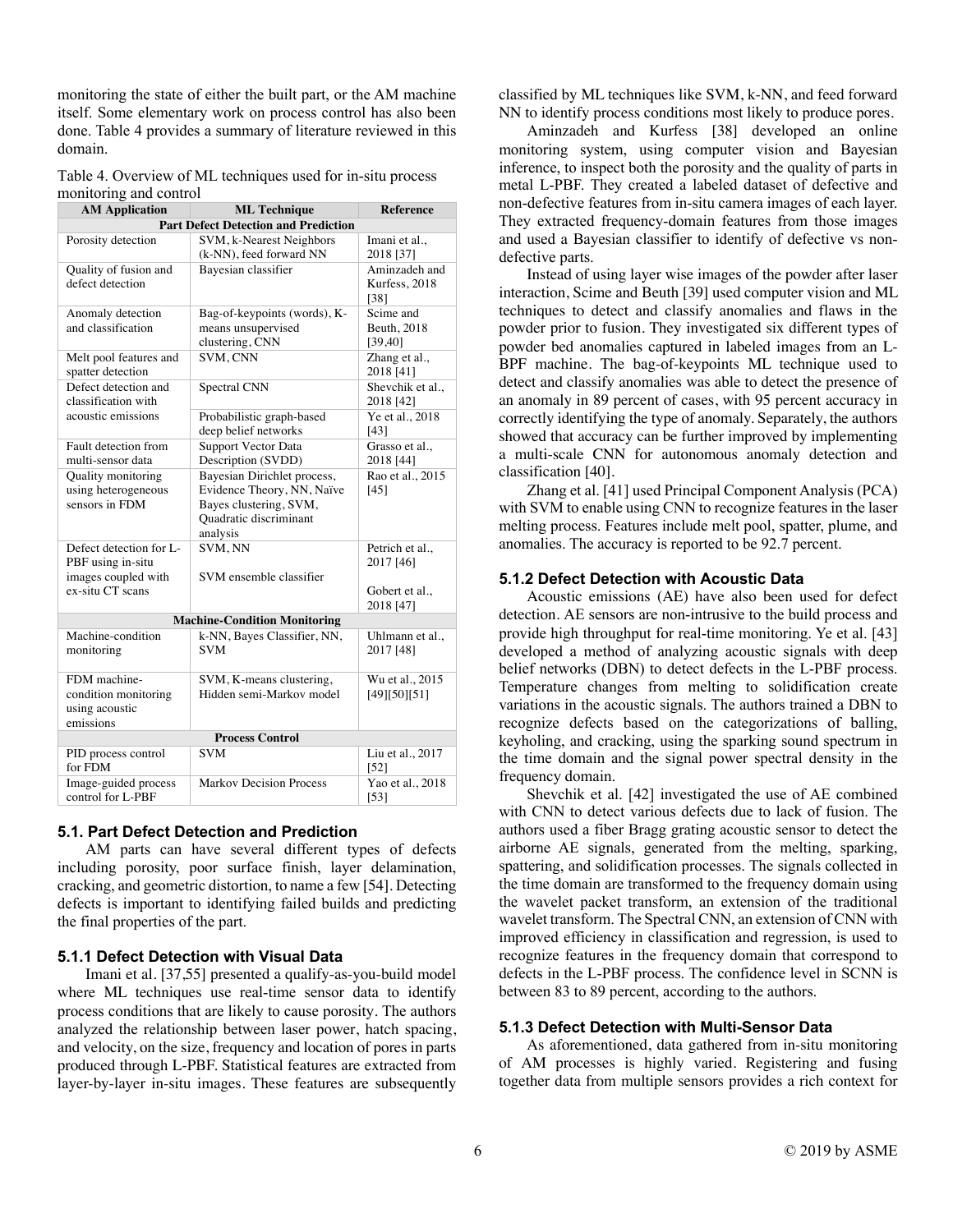fault detection. Therefore, a growing area of research involves multi-sensor data fusion for process monitoring and control.

Grasso et al. [44] explored data fusion methodologies to combine in-situ data from multiple sensors embedded in Electron Beam PBF systems. The Support Vector Data Description (SVDD) ML technique is used to classify in-control vs. out-of-control process signals. The SVDD automatically detects faults and process errors that can be related to the stability of embedded signals from multiple sensor data streams. The limitation of their approach is that it applies only to serial production of the same product.

Rao et al. [45] fused data from a heterogeneous sensor suite as part of an online-monitoring system for FDM. The suite comprises of thermocouples, accelerometers, an infrared temperature sensor, and a real-time, miniature, video borescope. Process failures (such as nozzle clog) are detected from the fused sensor data using the non-parametric Bayesian Dirichlet process mixture model and evidence theory, achieving a prediction accuracy of up to 85 percent. In comparison, existing approaches, such as probabilistic NN, Naïve Bayes clustering, and SVM had poorer performance.

Petrich et al. [46] and Gobert et al. [47] used multi-sensor data fusion to detect discontinuity defects – such as pores, overheating areas, and unmolten powders – in L-PBF. They merged together homogenous sensor data (eight sets of layer-wise images of the powder bed under varying lighting conditions, preand post-sintering) with heterogenous sensor data (post build CT scans). Ground-truth labels (anomalous or normal) extracted from the CT scans were used to train NN and SVM [46], as well as SVM ensemble classifiers [47] to detect defects directly from images. Ensemble classifiers can analyze multiple images under different lighting conditions with a high classification accuracy (85 percent) as compared to classification using images from only a single lighting condition (65 percent accuracy).

#### **5.2. Machine-Condition Monitoring**

Another approach to in-situ monitoring is observing the machine logs or build condition instead of monitoring the part. Clustering techniques can classify features extracted from machine logs and identify normal or problematic build states [48]. In a series of papers, Wu et al. [49–51] developed an approach for FDM machine condition monitoring using AE data to identify normal and abnormal machine states. They extracted time- and frequency-domain features from the data and used a variety of ML algorithms (SVM with radial bias function kernel [49], K-means clustering [50], and hidden semi-Markov model [51]) to classify normal vs. abnormal machine-condition states. Their monitoring method can be used as a diagnostic tool to identify failure states such as material runout or filament breakage.

#### **5.3. Process Control**

Liu et al. [52] developed an online closed-loop controller for FDM. Their control architecture consists of 1) real-time image acquisition, 2) a tool for image analysis, and 3) a Proportional-Integral-Derivative (PID) controller for closed-loop control. They identified two types of defects, overfill and underfill, at

different severities. After extracting textural features from the image data collected from a microscope, they used SVM to differentiate those features into two groups: normal and defective. Then they used another SVM to identify the severity of defects. The PID controller used the results of that analysis to modify the feed rate to mitigate each type of defect.

Yao et al. [53] developed a smart, closed-loop optimal control system for L-PBF. They used multifractal analysis to estimate the defect condition of each layer, and then predicted the future evolution of defects in following layers. Finally, they modeled the stochastic dynamics of layer-to-layer defect conditions as a Markov decision process for deriving an optimal control policy.

#### **6. INSPECTION, TESTING AND VALIDATION**

ML techniques are used for final AM part inspection and validation. The focus is primarily on surface metrology, and defect detection and classification using ex-situ measurements, such as X-CT data. Table 5 presents an overview of the literature reviewed in this domain (excluding X-CT).

Table 5. Overview of ML techniques used for post-process inspection and validation

| <b>AM Application</b>                                                                   | <b>ML</b> Technique                                                       | Reference                    |
|-----------------------------------------------------------------------------------------|---------------------------------------------------------------------------|------------------------------|
| Classification of<br>dimensional variation<br>from laser scanned 3D<br>point cloud data | Sparse representation, k-<br>NN, NN, Naïve Bayes<br>SVM. Decision tree    | Tootani et al.,<br>2017 [56] |
| Defect detection<br>(porosity)                                                          | Augmented<br>layer-wise<br>spatial log Gaussian Cox<br>process (ALS-LGCP) | Liu et al., 2018<br>[57]     |

Tootooni et al. [56] developed a new method to classify dimensional variations in parts made with FDM based on spectral graph theory. They used Laplacian Eigenvalues as extracted features from laser-scanned 3D point cloud data, followed by supervised ML techniques to classify dimensional variation, including sparse representation, k-NN, NN, naïve Bayes, SVM, and decision tree. The sparse representation technique provided the highest classification accuracy (F-score > 95 percent). Their approach requires a priori knowledge of the part for training, thus limiting applications to other parts.

Liu at al. [57] proposed an augmented layer-wise spatiotemporal log Gaussian Cox process (ALS-LGCP) model to quantify the spatial distribution of pores within each layer of an AM part and track sequential evolution across layers. They applied the ALS-LGCP to binder-jetted parts, and used Bayesian predictive analytics to predict porosity prone areas in successive layers, achieving statistical fidelity approaching 85 percent.

Senin and Leach [58] developed a smart information-rich surface metrology technique using multi-sensor data fusion and ML. They identified AM as an example where advanced measurement techniques are needed due to complex geometries and lack of uniform material properties.

## **7. CONCLUSION**

This paper presents a detailed review of ML applications throughout the AM design-to-product transformation cycle. We have categorized the literature based on the applications as they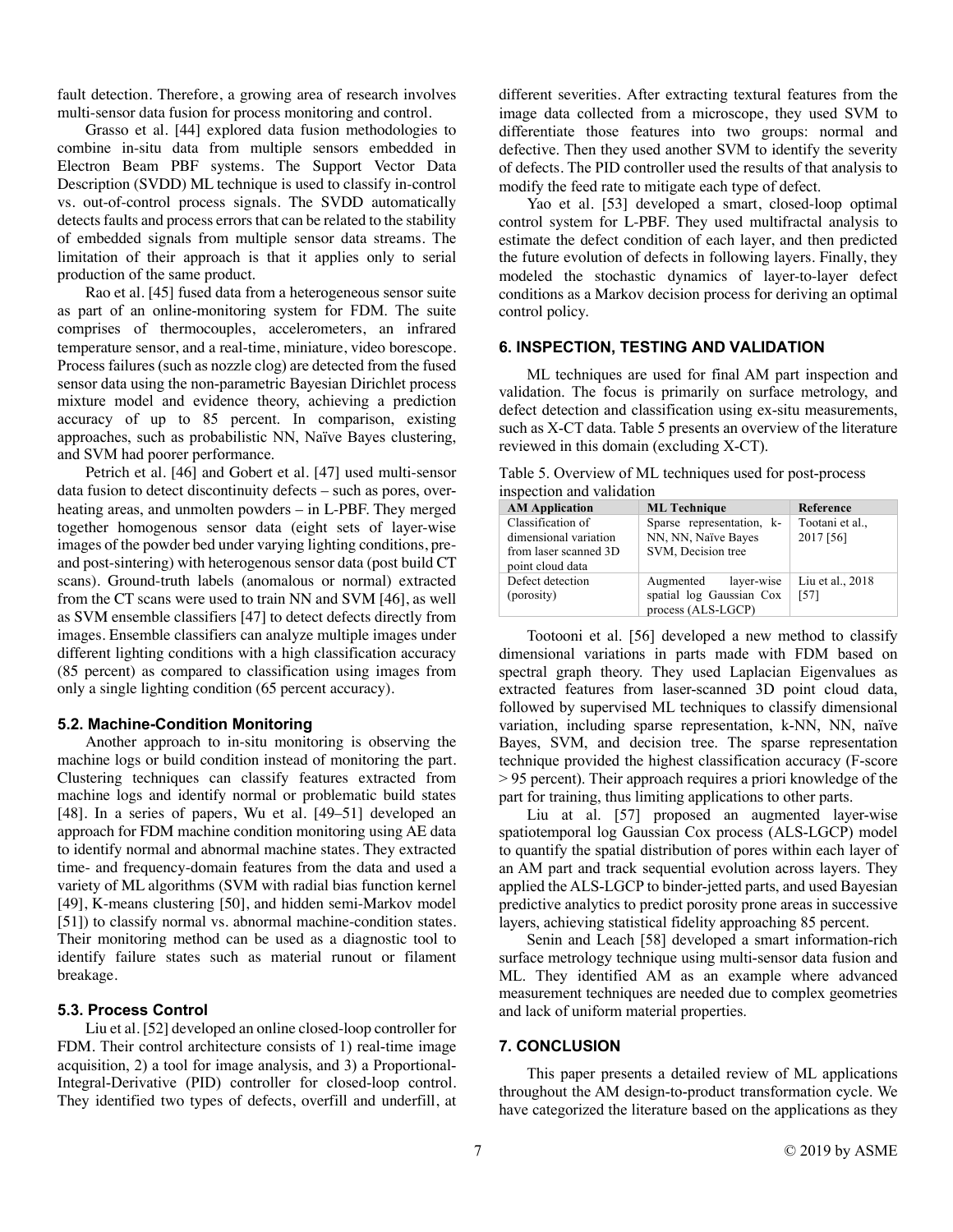pertain to the different phases in the AM product lifecycle. With most of the reviewed research published in 2017 or later, the ML methods identified throughout this paper are the beginnings of what is sure to be a growing effort of ML applications for AM. We observed why ML methods are well suited to solve problems in the AM domain and which methods are most commonly being used. To date, ML for AM research has been opportunistic, where researchers have identified areas rich with data, such as in in-situ process monitoring and control. The high dimensionality and complexity of AM data makes it well-suited for popular ML algorithms. For instance, supervised learning techniques, such as NN and SVM, are most popular due to the availability of labeled datasets. This paper lays a foundation for a more methodical approach to ML for AM moving forward.

While ML techniques are rapidly being adopted into AM applications, there are many opportunities for improved future applications. For instance, unsupervised learning techniques are not as widely adopted. However, with the increasing amounts of unlabeled AM datasets, these techniques are likely to become more popular and thus should be further investigated. Alternatively, as ML algorithms require training data, increased interest in ML for AM will lead to new approaches for supervised ML.

ML models are very poor at diagnosing conditions that have not been previously encountered. This limitation puts an emphasis on collecting data for training by creating scenarios that will address a wide range of operating conditions and dimensionality space. A major challenge in the maturation of ML for AM is the lack of availability of accurate, accessible, and extensive databases for AM processes, products, and materials [26]. While each build can generate terabytes of data, there is a lack of standard practices for handing datasets characterized by high volume and velocity in real time.

Absence of a common data structure, and standard methods for data integration and fusion, prevents rich, multifaceted, datadriven analysis. Furthermore, generating exemplar data via experimentation is difficult and expensive. Even if data is available, poor quality of data makes it unsuitable for ML algorithms. Low resolution of in-situ optical data, limited fields of view, and high temporal load result in poor quality data sets [6]. This hinders feature selection for ML algorithms. The development of feature libraries for AM feature characterization would help address some of the current challenges that make it difficult to select a suitable ML algorithm compatible with the available data.

## **8. FUTURE WORK**

As reviewed in this paper, there already are many AM applications that are benefitting from ML techniques. However, even more applications areas remain unexplored. For instance, in the domain of AM design, deep learning techniques could be used to train on voxelized CAD models to make better predictions of DfAM attributes such as part mass, support structures, and build time. The in-situ, monitoring-and-control domain could benefit from the advantages of deep learning techniques for use in fault detection and build failures. CNN, for example, can detect and classify both macroscopic and microscopic faults using layer-wise, optical-sensor data. Moving forward, potential opportunities like these will continue to be identified.

Identifying new opportunities in the AM lifecycle is simply a precursor to the data challenges that will arise when seeking to take advantage of these opportunities. For instance, further research is needed for in-situ data sensor fusion. The fusion of thermal, acoustic, optical and other build environmental data can create a more holistic, reliable and accurate information source for real-time defect detection and correction with feedback control. Other opportunities include using ML to build models correlating in-situ and ex-situ data, such as IR videos with NDE X-CT data. Such an approach could enable the "qualify-as-youbuild" goal for AM and reduce dependence on post build NDE qualification. As new AM data sets continue to emerge so will new opportunities to leverage ML techniques to improve the fabrication of AM parts.

#### **ACKNOWLEDGEMENTS AND DISCLAIMER**

Certain commercial systems are identified in this paper. Such identification does not imply recommendation or endorsement by the National Institute of Standards and Technology (NIST); nor does it imply that the products identified are necessarily the best available for the purpose. Further, any opinions, findings, conclusions, or recommendations expressed in this material are those of the authors and do not necessarily reflect the views of NIST or any other supporting U.S. government or corporate organizations.

## **REFERENCES**

- [1] Berman, B., 2012, "3-D Printing: The New Industrial Revolution," Bus. Horiz., **55**(2), pp. 155–162.
- [2] ASTM International, 2015, "Standard Terminology for Additive Manufacturing – General Principles – Terminology," ASTM ISO/ASTM52900-15.
- [3] Gao, W., Zhang, Y., Ramanujan, D., Ramani, K., Chen, Y., Williams, C. B., Wang, C. C. L., Shin, Y. C., Zhang, S., and Zavattieri, P. D., 2015, "The Status, Challenges, and Future of Additive Manufacturing in Engineering," Comput.-Aided Des., **69**, pp. 65–89.
- [4] *Wohlers Associates, Inc., 2016, Wohlers Report 2016: Additive Manufacturing and 3D Printing State of the Industry, Wohlers Associates, Fort Collins, CO.*
- [5] Kim, D. B., Witherell, P., Lipman, R., and Feng, S. C., 2015, "Streamlining the Additive Manufacturing Digital Spectrum: A Systems Approach," Addit. Manuf., **5**, pp. 20–30.
- [6] Everton, S. K., Hirsch, M., Stravroulakis, P., Leach, R. K., and Clare, A. T., 2016, "Review of In-Situ Process Monitoring and in-Situ Metrology for Metal Additive Manufacturing," Mater. Des., **95**, pp. 431–445.
- [7] Mani, M., Lane, B., Donmez, A., Feng, S., Moylan, S., and Fesperman, R., 2015, "Measurement Science Needs for Real-Time Control of Additive Manufacturing Powder Bed Fusion Processes", NIST IR 8036, National Institute of Standards and Technology, Gaithersburg, MD, USA.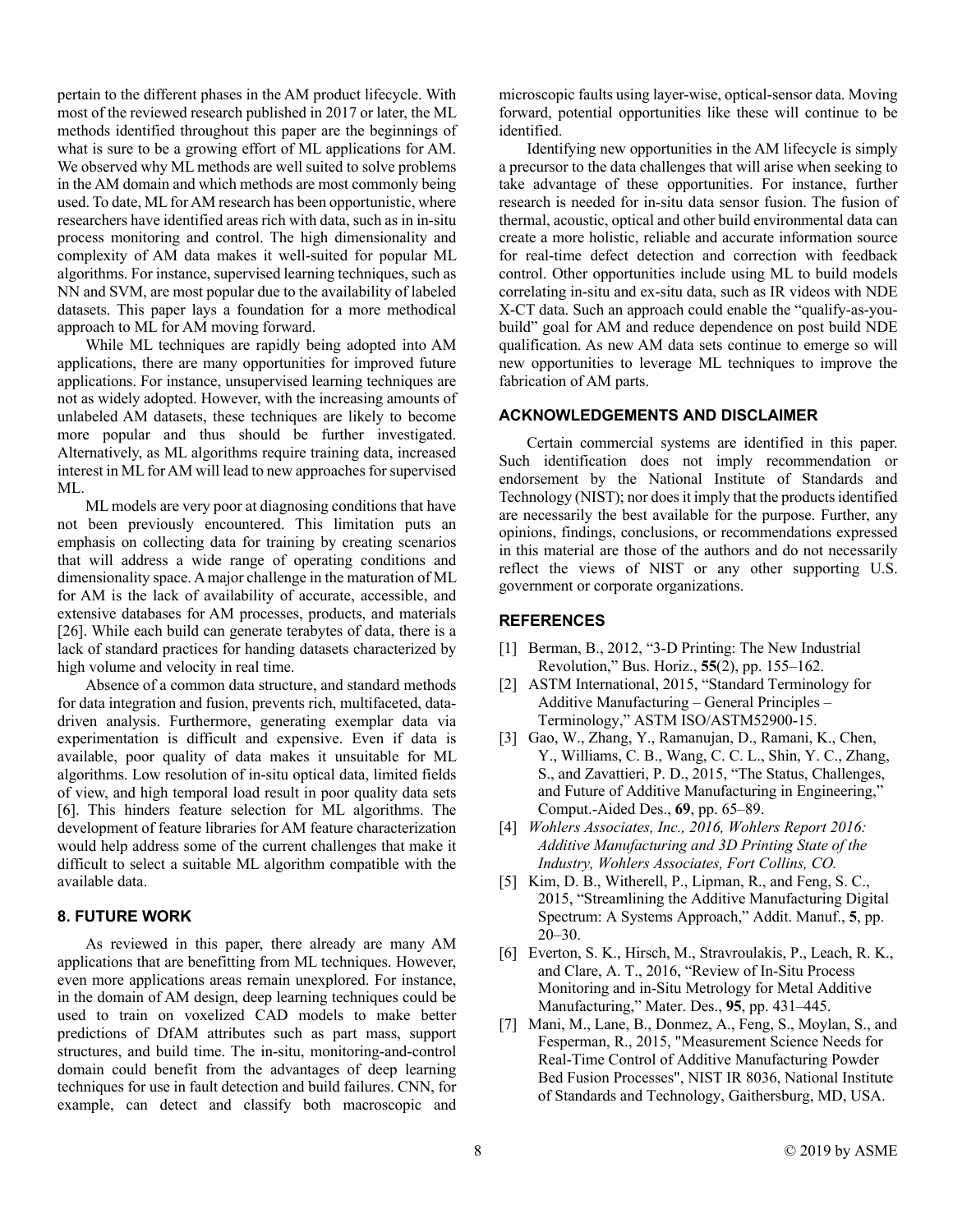- [8] Witherell, P., 2018, "Emerging Datasets and Analytics Opportunities in Metals Additive Manufacturing," *Direct Digital Manufacturing Conference*, Berlin, Germany.
- [9] Dehoff, R., 2015, "In-Situ Process Monitoring and Big Data Analysis for Additive Manufacturing of Ti-6All-4V," *Titanium USA Conference 2015*, ITA, Orlando, FL, USA
- [10] Wuest, T., Weimer, D., Irgens, C., and Thoben, K.-D., 2016, "Machine Learning in Manufacturing: Advantages, Challenges, and Applications," Prod. Manuf. Res., **4**(1), pp. 23–45.
- [11] Wang, J., Ma, Y., Zhang, L., Gao, R. X., and Wu, D., 2018, "Deep Learning for Smart Manufacturing: Methods and Applications," J. Manuf. Syst., **48**, pp. 144– 156.
- [12] Yang, J., Chen, Y., Huang, W., and Li, Y., 2017, "Survey on Artificial Intelligence for Additive Manufacturing," *2017 23rd International Conference on Automation and Computing (ICAC)*, IEEE, Huddersfield, United Kingdom, pp. 1–6.
- [13] Hastie, T., Tibshirani, R., and Friedman, J., 2009, *The Elements of Statistical Learning: Data Mining, Inference, and Prediction*, Springer.
- [14] Yao, X., Moon, S. K., and Bi, G., 2017, "A Hybrid Machine Learning Approach for Additive Manufacturing Design Feature Recommendation," Rapid Prototyp. J., **23**(6), pp. 983–997.
- [15] Murphy, C., Meisel, N., Simpson, T. W., and McComb, C., 2018, "Predicting Part Mass, Required Support Material, and Build Time via Autoencoded Voxel Patterns" [Online]. Available: engrxiv.org/8kne7
- [16] Munguía, J., Ciurana, J., and Riba, C., 2008, "Neural-Network-Based Model for Build-Time Estimation in Selective Laser Sintering", *Proceedings of the Institution of Mechanical Engineers, Part B: Journal of Engineering Manufacture*, **223**(8), 995–1003.
- [17] Di Angelo, L., and Di Stefano, P., 2011, "A Neural Network-Based Build Time Estimator for Layer Manufactured Objects," Int. J. Adv. Manuf. Technol., **57**(1–4), pp. 215–224.
- [18] Chan, S. L., Lu, Y., and Wang, Y., 2018, "Data-Driven Cost Estimation for Additive Manufacturing in Cybermanufacturing," J. Manuf. Syst., **46**, pp. 115–126.
- [19] Gaynor, A. T., 2015, "Topology Optimization Algorithms for Additive Manufacturing," Ph.D. thesis, Department of Civil Engineering, Johns Hopkins University.
- [20] Chowdhury, S., and Anand, S., 2016, "Artificial Neural Network Based Geometric Compensation for Thermal Deformation in Additive Manufacturing Processes," *ASME 2016 International Manufacturing Science and Engineering Conference MSEC2016*, ASME, Blacksburg, Virginia, USA.
- [21] Zhu, Z., Anwer, N., Huang, Q., and Mathieu, L., 2018, "Machine Learning in Tolerancing for Additive Manufacturing," CIRP Ann.
- [22] Ling, J., Hutchinson, M., Antono, E., DeCost, B., Holm, E. A., and Meredig, B., 2017, "Building Data-Driven

Models with Microstructural Images: Generalization and Interpretability," [Online]. Available: ArXiv171100404 Cond-Mat.

- [23] DeCost, B. L., Jain, H., Rollett, A. D., and Holm, E. A., 2017, "Computer Vision and Machine Learning for Autonomous Characterization of AM Powder Feedstocks," JOM, **69**(3), pp. 456–465.
- [24] Balu, A., Lore, K., Gavin, Y., Krishnamurthy, A., and Sarkar, S., 2016, "A Deep 3D Convolutional Neural Network Based Design for Manufacturability Framework," [Online]. Available: ArXiv:1612.02141v1  $[cs.CV]$ .
- [25] Ramakrishna, S., Zhang, T.-Y., Lu, W.-C., Qian, Q., Low, J. S. C., Yune, J. H. R., Tan, D. Z. L., Bressan, S., Sanvito, S., and Kalidindi, S. R., 2018, "Materials Informatics," J. Intell. Manuf.
- [26] Smith, J., Xiong, W., Yan, W., Lin, S., Cheng, P., Kafka, O. L., Wagner, G. J., Cao, J., and Liu, W. K., 2016, "Linking Process, Structure, Property, and Performance for Metal-Based Additive Manufacturing: Computational Approaches with Experimental Support," Comput. Mech., **57**(4), pp. 583–610.
- [27] Baturynska, I., Semeniuta, O., and Martinsen, K., 2018, "Optimization of Process Parameters for Powder Bed Fusion Additive Manufacturing by Combination of Machine Learning and Finite Element Method: A Conceptual Framework," Procedia CIRP, **67**, pp. 227– 232.
- [28] Lu, Z. L., Li, D. C., Lu, B. H., Zhang, A. F., Zhu, G. X., and Pi, G., 2010, "The Prediction of the Building Precision in the Laser Engineered Net Shaping Process Using Advanced Networks," Opt. Lasers Eng., **48**(5), pp. 519–525.
- [29] Fathi, A., and Mozaffari, A., 2014, "Vector Optimization of Laser Solid Freeform Fabrication System Using a Hierarchical Mutable Smart Bee-Fuzzy Inference System and Hybrid NSGA-II/Self-Organizing Map," J. Intell. Manuf., **25**(4), pp. 775–795.
- [30] Zhang, W., Mehta, A., Desai, P. S., and III, C. F. H., "Machine Learning Enabled Powder Spreading Process Map for Metal Additive Manufacturing (AM)," p. 15.
- [31] Yang, Z., Eddy, D., Krishnamurty, S., Grosse, I., Denno, P., Witherell, P. W., and Lopez, F., 2018, "Dynamic Metamodeling for Predictive Analytics in Advanced Manufacturing," Smart Sustain. Manuf. Syst., **2**(1).
- [32] Yan, W., Lin, S., Kafka, O. L., Lian, Y., Yu, C., Liu, Z., Yan, J., Wolff, S., Wu, H., Ndip-Agbor, E., Mozaffar, M., Ehmann, K., Cao, J., Wagner, G. J., and Liu, W. K., 2018, "Data-Driven Multi-Scale Multi-Physics Models to Derive Process–Structure–Property Relationships for Additive Manufacturing," Comput. Mech., **61**(5), pp. 521–541.
- [33] Kappes, B., Moorthy, S., Drake, D., Geerlings, H., and Stebner, A., 2018, "Machine Learning to Optimize Additive Manufacturing Parameters for Laser Powder Bed Fusion of Inconel 718," *9th International Symposium on Superalloy 718 & Derivatives: Energy,*